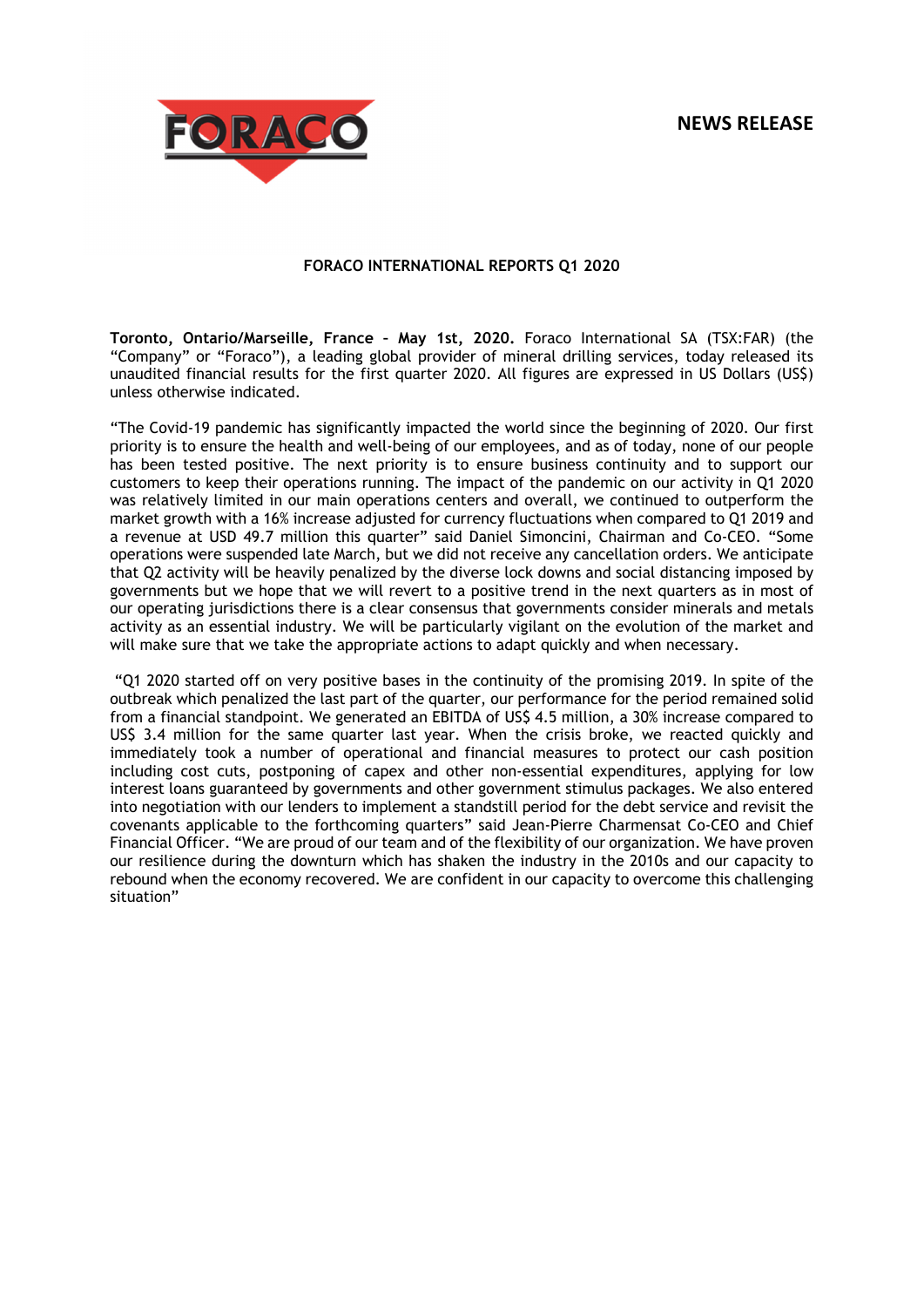# **Highlights – Q1 2020**

# Revenue

- Q1 2020 revenue amounted to US\$ 49.7 million compared to US\$ 45.2 million in Q1 2019, an increase of 10%. The Q1 2020 revenue increased by 16% after adjusting for currency fluctuations.
- The rigs utilization rate was 42% in Q1 2020 compared to 46% in Q1 2019. The evolution of the Q1 2020 utilization rate compared to Q1 2019 can be explained by the increased contribution of water activity with high added value.
- Profitability

# Profitability

- The Q1 2020 gross margin including depreciation within cost of sales was US\$ 5.3 million (or 10.6% of revenue) compared to US\$ 4.2 million (or 9.4% of revenue) in Q1 2019. This increase is due to improved performance on contracts and continued effective cost control over our operating expenses.
- During the quarter, EBITDA amounted to US\$ 4.5 million (or 9.0% of revenue), a 30% increase compared to US\$ 3.4 million (or 7.6% of revenue) for the same quarter last year.

# Net debt

• The net debt excluding the impact of the implementation of IFRS 16 was US\$ 131.3 million as at March 31, 2020 compared to US\$ 128.9 million as at December 31, 2019. This increase is mainly linked to the negative free cash flow generated during the period (US\$ 1.6 million) and to the capitalized interest (US\$ 5.5 million). The net debt including the impact of IFRS 16 is US\$ 135.0 million as at March 31, 2020.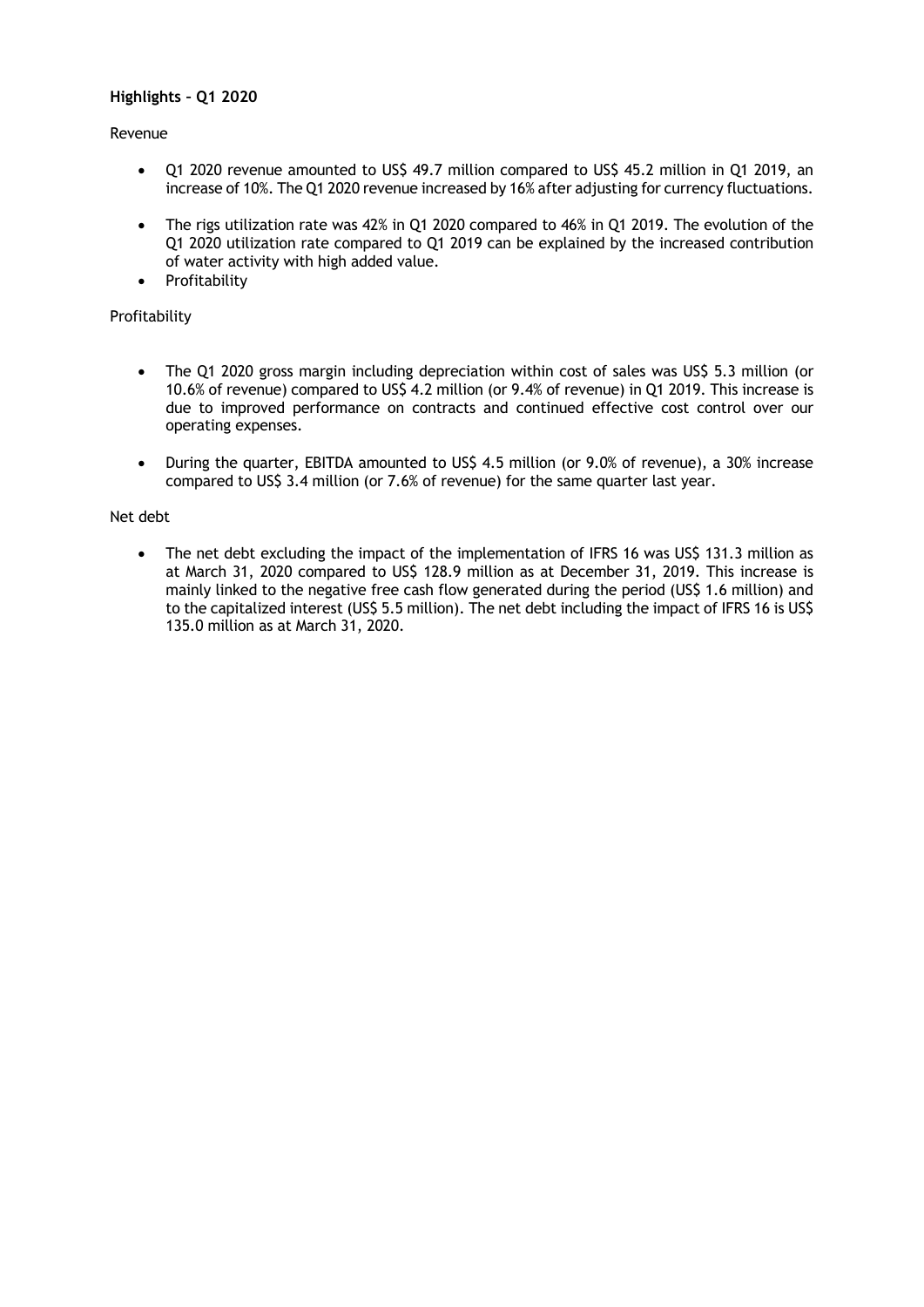# **Selected financial data**

| (In thousands of US\$)<br>(unaudited)                                             | Three-month period ended<br>March 31, |                  |
|-----------------------------------------------------------------------------------|---------------------------------------|------------------|
|                                                                                   | 2020                                  | 2019             |
| Revenue                                                                           | 49,671                                | 45,201           |
| Gross profit (1)<br>As a percentage of sales                                      | 5,263<br>10.6%                        | 4,237<br>9.4%    |
| <b>EBITDA</b><br>As a percentage of sales                                         | 4,465<br>9.0%                         | 3,444<br>7.6%    |
| Operating profit / (loss)<br>As a percentage of sales                             | 124<br>0.2%                           | (926)<br>$-2.0%$ |
| Profit / (loss) for the<br>period                                                 | (2,064)                               | (3,933)          |
| Attributable to:<br>Equity holders of the<br>Company<br>Non-controlling interests | (2,042)<br>(22)                       | (3,979)<br>46    |
| EPS (in US cents)<br><b>Basic</b><br>Diluted                                      | (2.27)<br>(2.27)                      | (4.43)<br>(4.43) |

**(1)This line item includes amortization and depreciation expenses related to operations**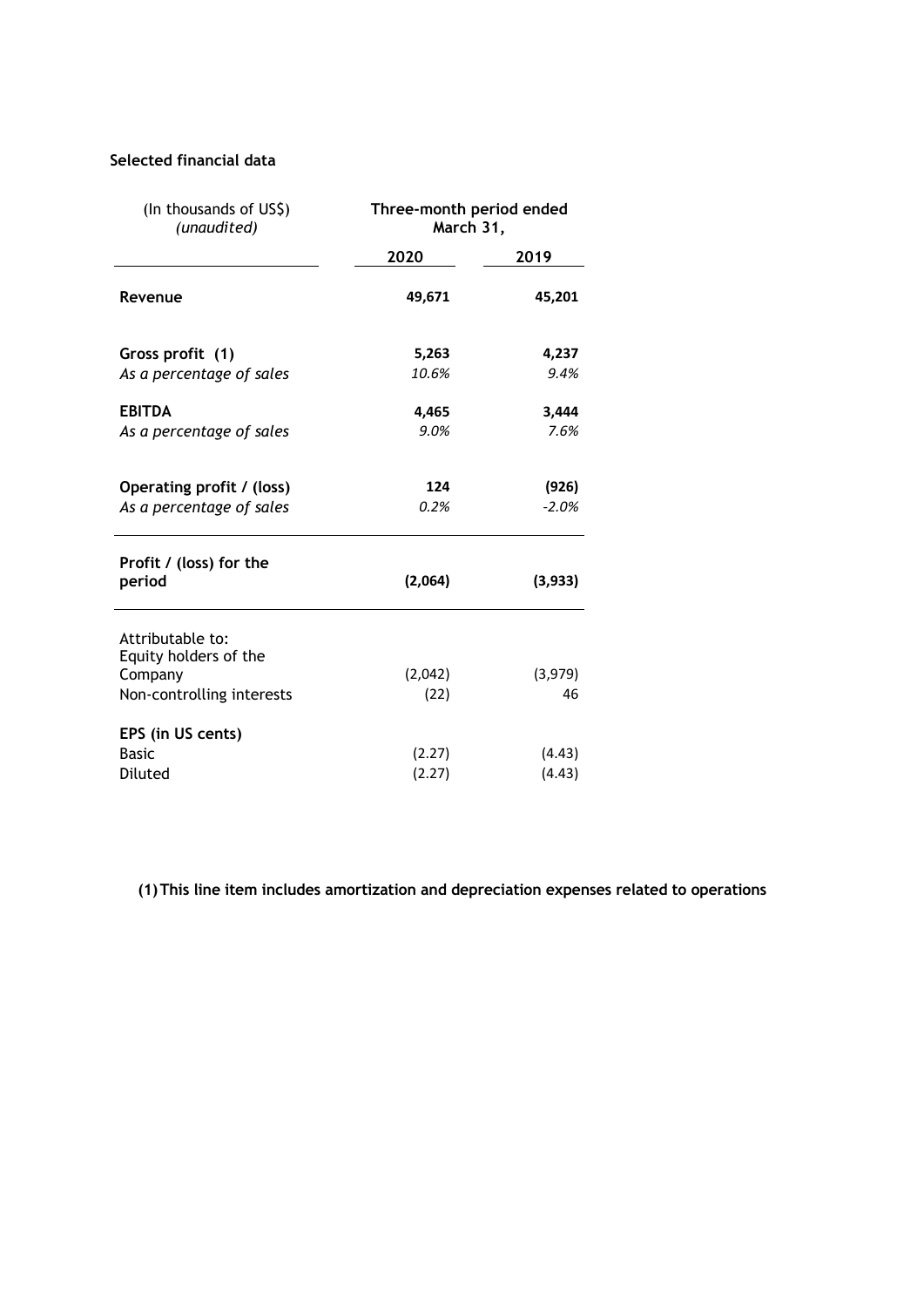## **Financial results**

#### *Revenue*

| (In thousands of US\$) - (unaudited)<br>Reporting segment | 01 2020 | % change   | 01 2019 |  |
|-----------------------------------------------------------|---------|------------|---------|--|
|                                                           | 40,380  | $-3%$      | 41,465  |  |
|                                                           | 9,291   | <u>n/a</u> | 3,736   |  |
| Total revenue                                             | 49,671  | <u>10%</u> | 45,201  |  |
|                                                           |         |            |         |  |
| Geographic region                                         |         |            |         |  |
|                                                           |         |            |         |  |
| Europe, Middle East and Africa                            | 15,106  | 64%        | 9.197   |  |
| South America                                             | 9,085   | $-7%$      | 9.758   |  |
| North America                                             | 18,275  | $-4%$      | 19,092  |  |
|                                                           | 7,204   | <u>1%</u>  | 7,154   |  |

# **Q1 2020**

Revenue of the quarter increased from US\$ 45.2 million in Q1 2019 to US\$ 49.7 million in Q1 2020 (+10%).

The long-standing presence of the Company in the water segment enabled it to develop unique applications for the mining sector. These applications which require the use of certain specific assets and which now represent a growing part of the Company's revenue led the management to assess the performance of these activities separately from the mining sector. These activities which include the mining dewatering are now classified in the water segment. The historical figures presented in the table above have been restated to present comparative data in a homogeneous manner.

The 149% increase in revenue in the water segment is the result of the leveraging of the Company's expertise applied to mining dewatering.

In EMEA revenue for the quarter was US\$ 15.1 million compared to US\$ 9.2 million in Q1 2019, an increase of 64%. Each area showed improved activity. In Africa, new deep-water wells contracts mobilized in 2019 continued in Q1 2020 and will continue through 2020. In Russia, activity increased by 58% with new significant contracts secured during Q1 2020.

Revenue in South America decreased by 7% at US\$ 9.1 million in Q1 2020 (US\$ 9.8 million in Q1 2019). The activity in the region was impacted by adverse foreign exchange rate. Without this impact, activity increased by 9% compared to Q1 2019.

Activity in North America slightly decreased with revenue at US\$ 18.3 million in Q1 2020 compared to US\$ 19.1 million in Q1 2019. As explained above, this decrease is mainly due to disruptions affecting a limited number of contracts linked to the Covid 19 pandemic. The activities postponed are due to resume in Q2 2020.

In Asia Pacific, Q1 2020 revenue amounted to US\$ 7.2 million, stable compared to the same period last year. Using Q1 2019 foreign exchange rates, revenue increased by 9%.

#### *Gross profit*

| (In thousands of US\$) - (unaudited) | 01 2020      | % change    | 01 2019      |  |
|--------------------------------------|--------------|-------------|--------------|--|
| Reporting segment                    |              |             |              |  |
|                                      | 3.519        | -10%        | 3.874        |  |
|                                      | 1.744        | <u>n/a</u>  | 363          |  |
| Total gross profit / (loss)          | <u>5,263</u> | <u> 24%</u> | <u>4,237</u> |  |

# **Q1 2020**

The Q1 2020 gross margin including depreciation within cost of sales was US\$ 5.3 million (or 10.6% of revenue) compared to US\$ 4.2 million (or 9.4% of revenue) in Q1 2019. This increase is due to improved performance on contracts and continued effective cost control over our operating expenses.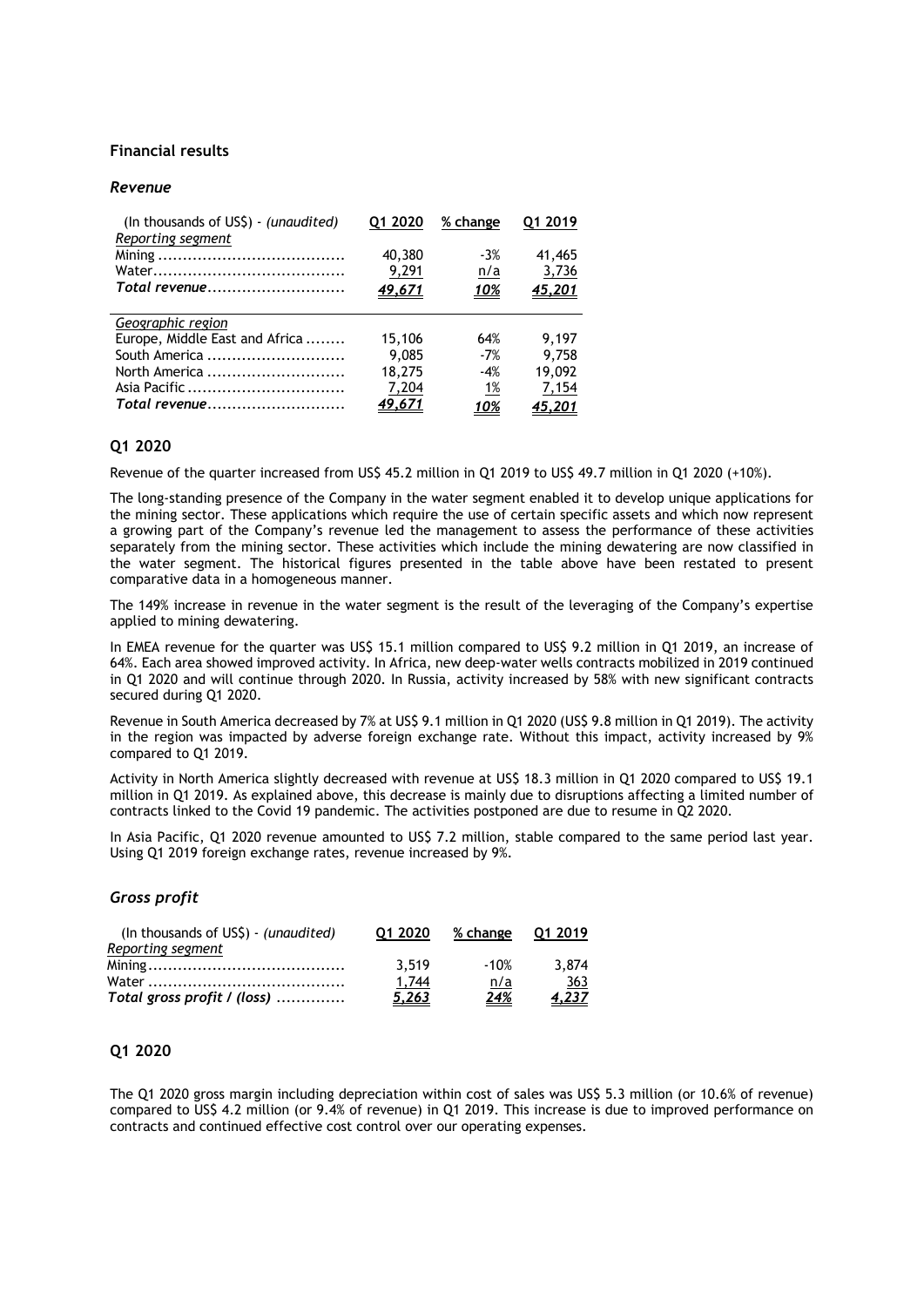### *Selling, General and Administrative Expenses*

| (In thousands of USS) - <i>(unaudited)</i>      | Q1 2020 | % change Q1 2019 |       |
|-------------------------------------------------|---------|------------------|-------|
| Selling, general and administrative<br>expenses | 5.139   | 0%               | 5.163 |

# **Q1 2020**

SG&A was stable compared to the same quarter last year.

# *Operating result*

| (In thousands of $US\$ ) - (unaudited) | 01 2020 | % change   | 01 2019 |  |
|----------------------------------------|---------|------------|---------|--|
| Reporting segment                      |         |            |         |  |
|                                        | (659)   | n/a        | (953)   |  |
|                                        | 783     | n/a        |         |  |
| Total operating profit / (loss).       | 124     | <u>n/a</u> | (926)   |  |

#### **Q1 2020**

The operating profit was US\$ 0.1 million, a US\$ 1.1 million improvement as a result of increased activity, improved gross margin and controlled SG&A expenses.

## *Financial position*

The following table provides a summary of the Company's cash flows for Q1 2020 and Q1 2019:

| (In thousands of US\$)                                           | Q1 2020  | Q1 2019  |
|------------------------------------------------------------------|----------|----------|
| Cash generated by operations before working capital requirements | 4,466    | 3,445    |
| Working capital requirements                                     | (1,976)  | 1,489    |
| Income tax paid (received)                                       | (688)    | (903)    |
| Purchase of equipment in cash                                    | (2,777)  | (3,025)  |
| Free Cash Flow before debt servicing                             | (975)    | 1,006    |
| Debt variance                                                    | (1,942)  | (1, 143) |
| Interests paid                                                   | (627)    | (800)    |
| Acquisition of treasury shares                                   |          | (5)      |
| Dividends paid to non-controlling interests                      | (676)    |          |
| Net cash generated / (used in) financing activities              | (3, 245) | (1,948)  |
| Net cash variation                                               | (4, 220) | (942)    |
| Foreign exchange differences                                     | (541)    | (273)    |
| Variation in cash and cash equivalents                           | (4, 761) | (1, 215) |

In Q1 2020, the cash generated from operations before working capital requirements amounted to US\$ 4.5 million compared to US\$ 3.4 million in Q1 2019.

In Q1 2020, the working capital requirement was US\$2.0 million compared to a positive US\$ 1.5 million in the same period last year.

During the period, the Capex was US\$ 2.8 million in cash, a stable amount compared to Q1 2019. The Capex mainly relates to major rigs overhauls, ancillary equipment and rods.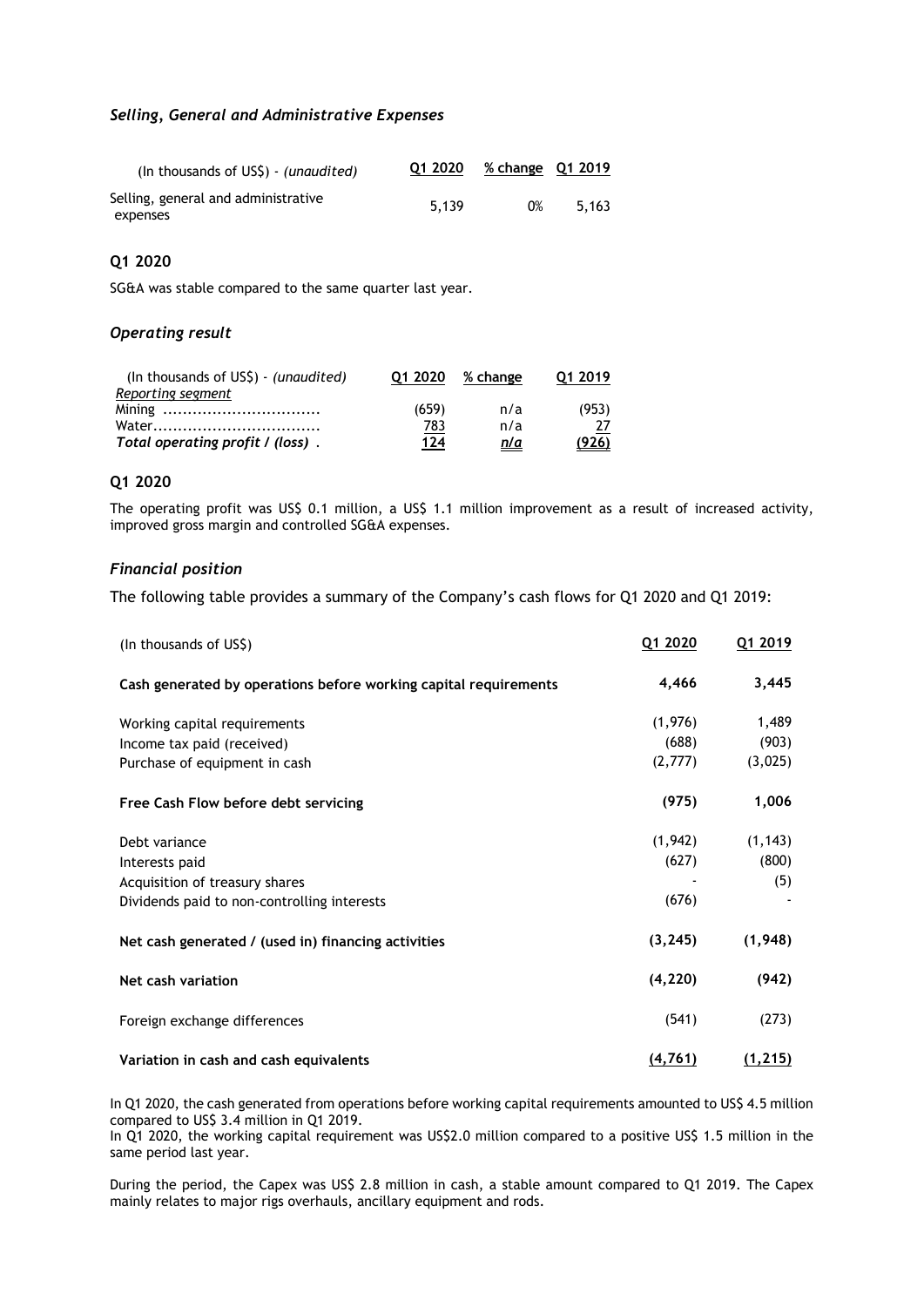Free cash flow before debt servicing was US\$ (1.0) million in Q1 2020 compared to US\$ 1.0 million in Q1 2019.

As at March 31, 2020, cash and cash equivalents totaled US\$ 11.3 million compared to US\$ 16.1 million as at December 31, 2019. Cash and cash equivalents are mainly held at or invested within top tier financial institutions. As at March 31, 2020, net debt excluding IFRS 16 implementation amounted to US\$ 131.3 million (US\$ 128.9 million as at December 31, 2019).

Bank guarantees as at March 31, 2020 totaled US\$ 9.0 million compared to US\$ 6.5 million as at December 31, 2019. The Company benefits from a confirmed contract guarantee line of € 12.7 million (US\$ 14.0 million).

#### *Going concern and impairment testing*

As at March 31, 2020, the Company met its financial covenants. However, given the current economic uncertainties, management has taken a number of operational and financial measures to protect the Company's cash position including (i) adapting the cost structure to the current environment (ii) postponing non-essential expenditures (iii) applying for loans guaranteed by governments and other incentives and (iv) entering into negotiation with its lenders to implement a standstill period for the debt service and revisit the covenants applicable to the forthcoming quarters. On the basis of the above, the Company believes that it will have adequate financial resources to continue in operation for a period of at least twelve months.

As at December 31, 2019, the Company conducted impairment testing for goodwill at the level of each geographic region using the expected discounted cash flows method. Based on the internal forecasts and projections made, the expected discounted future cash flows generally exceeded, and sometimes significantly, the goodwill carrying amounts. As at March 31, 2020, the Company reperformed an impairment testing for the regions which presented a lower headroom. As mentioned in the preceding section, there is considerable uncertainty regarding the business impacts of the Covid-19 pandemic. However, based on the current information available including customers' feedback and the Company's backlog there were no indications of impairment.

#### *Currency exchange rates*

The exchange rates for the periods under review are provided in the Management's Discussion and Analysis of Q1 2020.

#### *Non-IFRS measures*

EBITDA represents Net income before interest expense, income taxes, depreciation, amortization and non-cash share based compensation expenses. EBITDA is a non-IFRS quantitative measure used to assist in the assessment of the Company's ability to generate cash from its operations. The Company believes that the presentation of EBITDA is useful to investors because it is frequently used by securities analysts, investors and other interested parties in the evaluation of companies in the drilling industry. EBITDA is not defined in IFRS and should not be considered to be an alternative to Profit for the period or Operating profit or any other financial metric required by such accounting principles.

Net debt corresponds to the current and non-current portions of borrowings and the consideration payable related to acquisitions, net of cash and cash equivalents.

Reconciliation of the EBITDA is as follows:

| (In thousands of US\$)<br>(unaudited)      | 01 2020 | 01 2019 |
|--------------------------------------------|---------|---------|
|                                            | 174     | (926)   |
|                                            | 4.296   | 4.325   |
| Non-cash employee share-based compensation | 45      |         |
|                                            | 4,465   | 3.444   |